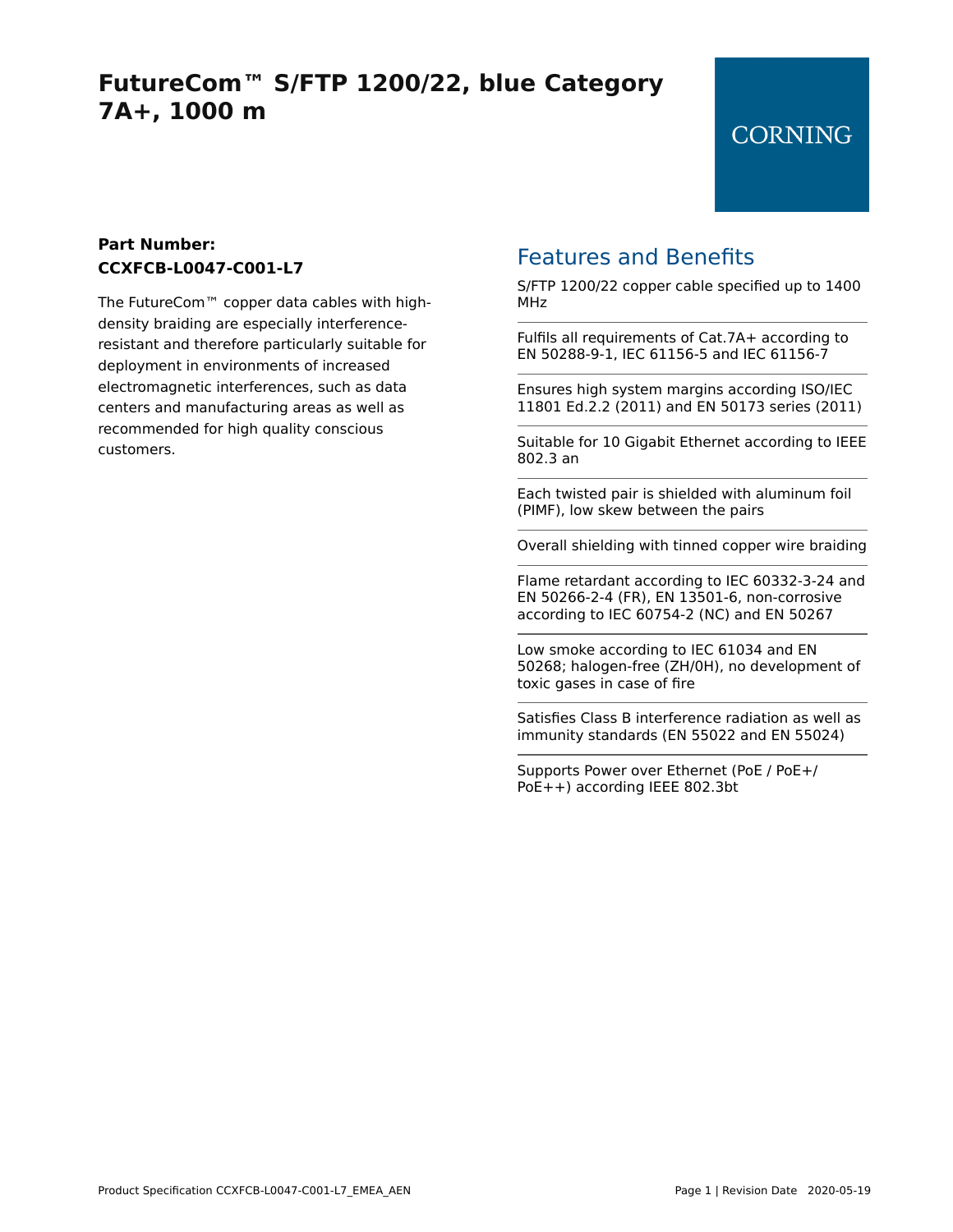### **Specifications**

| <b>General Specifications</b> |                         |
|-------------------------------|-------------------------|
| Environment                   | Indoor                  |
| Category                      | $7A+$                   |
| Bandwidth                     | 1400 MHz                |
| Halogen-free                  | Yes                     |
| Construction                  | Simplex, 4P             |
| <b>Product Category</b>       | Core Product / Fastship |
| Reaction to fire              | Dca, s2, d2, a1         |
| Cable Type                    | S/FTP                   |

| Cable Design |  |  |  |
|--------------|--|--|--|
|              |  |  |  |

| Conductor             | Copper Wire, AWG 22                |
|-----------------------|------------------------------------|
| Conductor Insulation  | Halogen-free foam-skin material    |
| Twisting              | 2 cores to a pair                  |
| Pair screen           | Al-laminated foil around each pair |
| Overall screen        | Copper braid, tinned               |
| Outer Jacket Material | LSZH™/FRNC                         |
| Outer Jacket Color    | Blue                               |

| <b>Mechanical Specifications</b> |                  |
|----------------------------------|------------------|
| Fire Load                        | $0.66$ MJ/m      |
| Nominal Outer Diameter           | $7.7 \text{ mm}$ |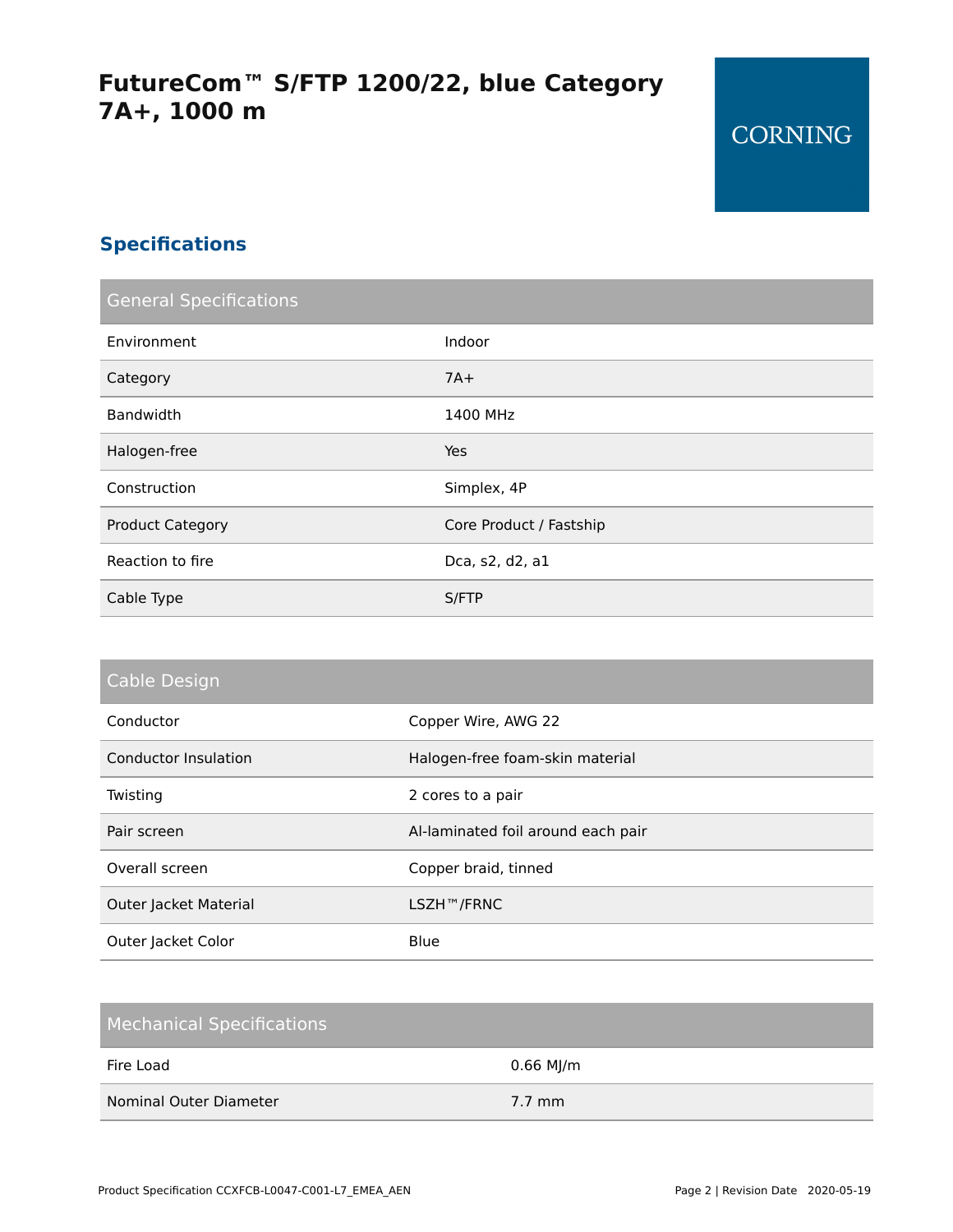# **FutureCom™ S/FTP 1200/22, blue Category 7A+, 1000 m**

| <b>Mechanical Specifications</b> |                             |
|----------------------------------|-----------------------------|
| Min. Bend Radius Installation    | 8x Cable-Ø (over flat side) |
| Maximum Tensile Strength         | 179 N                       |

| <b>Electrical Characteristics</b>             |                                                   |
|-----------------------------------------------|---------------------------------------------------|
| Conductor resistance unbalance                | $1\%$                                             |
| Delay skew                                    | 6 ns/100 m                                        |
| Max. loop resistance                          | 118 $Ω/km$                                        |
| Propagation delay $\geq$ 10 MHz               | $4.2$ ns/m                                        |
| Voltage rating                                | Less than 75 V d.c max and less than 50 V a.c max |
| Insulation Resistance                         | 5000 M $\Omega^*$ km                              |
| Surface transfer impedance                    | $2 \text{ mA}$                                    |
| Propagation Velocity at $>10$ MHz (NVP $*$ c) | 0.77                                              |
| Coupling Attenuation                          | 90 dB                                             |

| Ordering Information |          |
|----------------------|----------|
| Weight               | 66 kg/km |
| Packing Type         | Drum     |

| Standards' |  |  |  |  |
|------------|--|--|--|--|

| <b>RoHS</b> | Free of hazardous substances according to RoHS 2011/65/EU                               |
|-------------|-----------------------------------------------------------------------------------------|
| Flame Test  | Flame retardant according to IEC 60332-3-24 and EN 50266-2-4 Reaction to fire according |
| Method      | to EN 13501-6                                                                           |